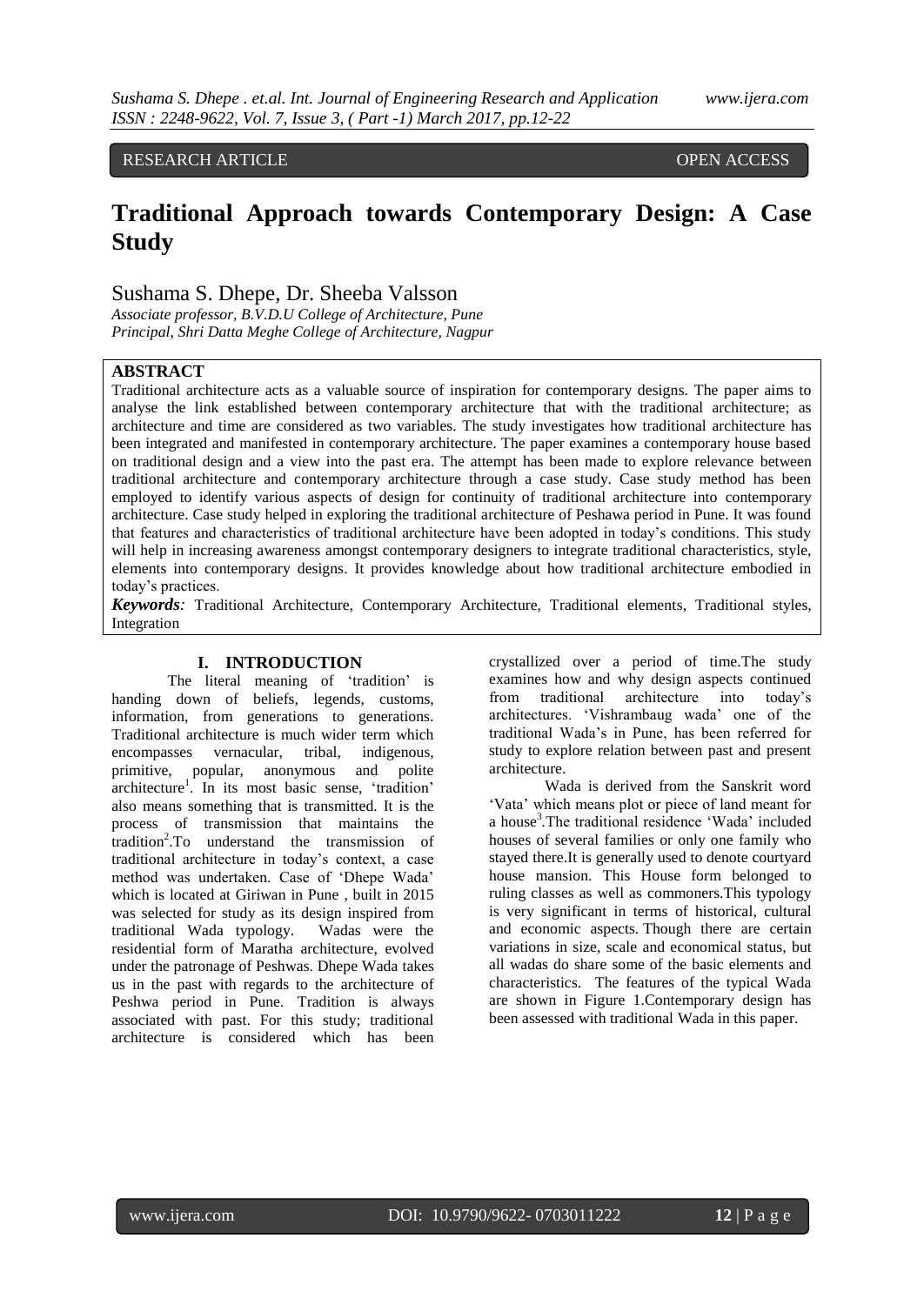

**Figure 1** Typical plan of Wada (Source-Diddee J. and Gupta S., 2000, pp.-80)

## **II. METHODOLOGY**

A Literature survey was undertaken, to study the features and characteristics of Wada architecture. Case study method has been employed to find out various aspects of design for continuing traditional architecture into contemporary architecture.Dhepe Wada, built in 2015 a case representing confluence of traditional and modern architecture was selected for study. Data was obtained by interviewing the owner Nitin Dhepe. Visit to Dhepe Wada was done in 2015. Dimensions of Wada have been measured and plan was drafted accordingly. Application of traditional features and characteristics in the contemporary design has been evaluated by referring the evidence of traditional architecture as' Vishrambaug Wada', built during final phase of Peshwa by Peshwa Bajirao II. Two cases from different periods that are past and present have been compared in this study. Analysis has been done on the basis of plan form, facade design and various elements to explore traditional architecture embodied in the contemporary architecture.

## **III. RESULTS AND DISCUSSION**

Being in real estate Nitin Dhepe had demolished some of Wada's in the past and has constructed flats on in its place. Owner felt guilty while burring the generations and history. Therefore he built a Wada in Girivan, near Mahindra College at Paud, which showcases a glimpse of rich history, culture and tradition of Marathas. Maratha architecture includes Bhosale Period and Peshwas period. Dhepe Wada is

designed by architect Awinash Sowani. The architect has done his own study on Maratha Construction technology and inspired from it he used them into today's house form. The Wada has been built with material concrete, common in contemporary; whereas timber was used for structural members in the traditional Wada. Dhepe Wada built on the plot of about two acre, having approximate 8000 sq.ft. built up. The result of continuity in terms plan form, facade design and elements are as follows -

#### **3.1. Plan form**

Dhepe Wada has been designed around a single courtyard. Courtyard is the focus of planning. It has been surrounded by colonnade veranda with various rooms behind them. Ground floor consists of a outside veranda (osari), pooja room, kitchen and six bedrooms with attached toilet. First floor consists of two halls, six bedrooms and six toilets. Staircase connects the two vertical floors.This Wada follows the grid planning design. Structural grid is of 5'10"center to center. The house is oriented towards the east. Spatial configuration in Dhepe Wada is derived from typical Wada plan, that is open space ( angan ) surrounded by semi-open verandah (sopa), and enclosed rooms as shown in Fig,1. This spatial configuration decreases the intensity of light during the transition from outside to inside and useful for spill out activities in semi-open space from open space and built form. Thus, this plan form offers flexibility which was always present in the traditional Wada architecture.

www.ijera.com DOI: 10.9790/9622- 0703011222 **13** | P a g e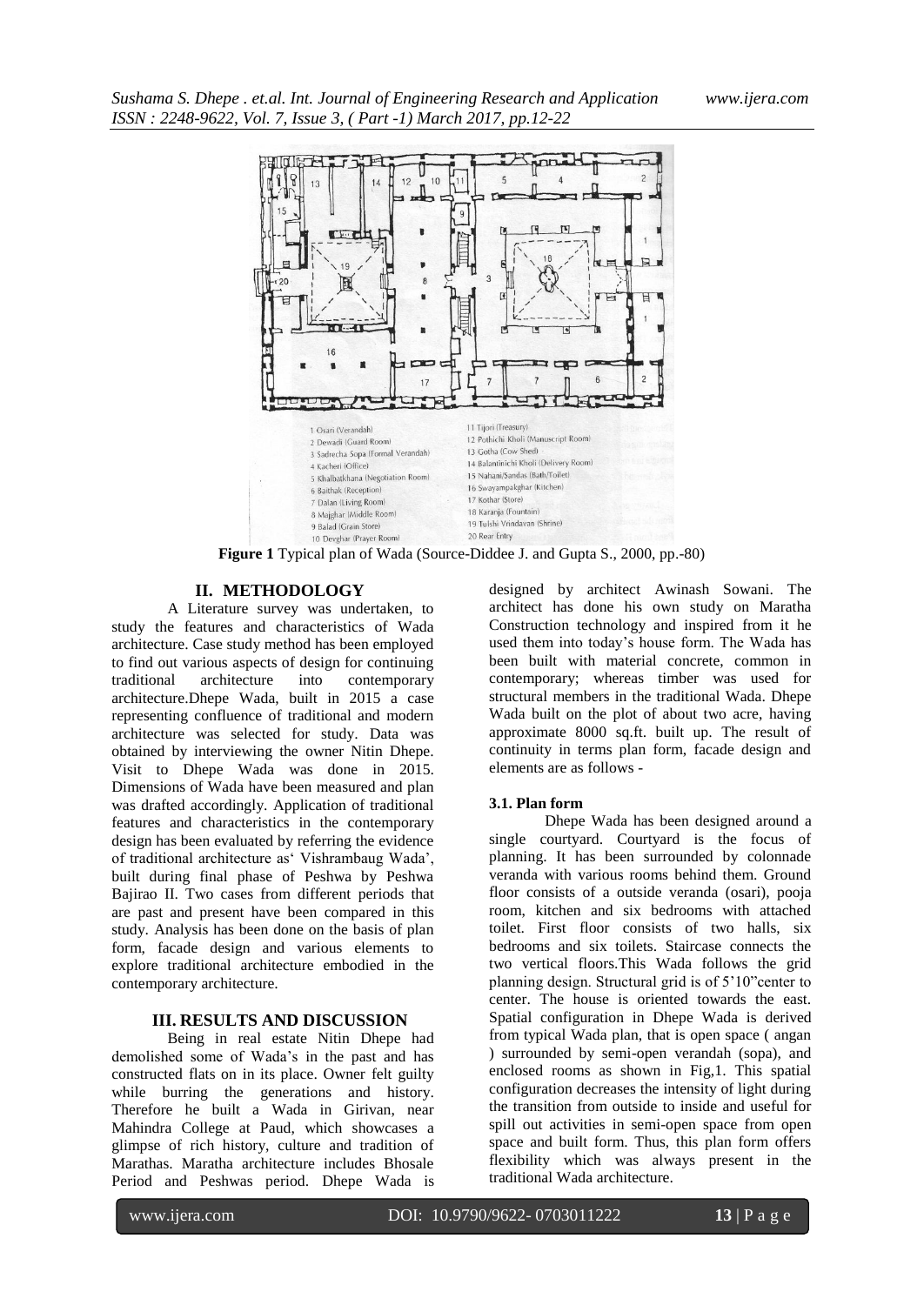

**Figure 2** (a) Plan form of Vishrambaug Wada (Traditional Case) (Source: Gupta R.R. 2013,pp.71) (b)Plan form of Dhepe Wada (Contemporary Case)

The planning and layouts of the Wadas were built around the concepts of a courtyard. The basic planning of all Wadas was introvert and chowk based<sup>5</sup>. Introvert planning provides the sense of enclosure and privacy to the residents of the house.There was a political agenda for adopting introvert planform by Marathas. Being warriors in order to protect their culture and religion against rulers (mainly Mughals), Marathas brought this style of planning. Security and defence were the planning strategy for a Wada. Number of chowks varied from a single chowk upto seven. For more than two courts, outer court used for Public and semi-public purpose and inner court was used for private. Zoning was the important aspect in Wada planning.Courtyard was also important symbolically, as it symbolised inwardness in the house. The centre space is the Brahma space as per vastu shahtra.Visrambaug Wada Figure 2a shows the courtyard patterned layout with three main courtyards one behind the other. The first courtyard is square in plan; the second one which is bigger is rectangular in plan and the third smaller courtyard. Vishrambaug wada is magnificent in size and scale. It shows the grid planning design. Structural grid was called as Khan and the bay formed by number

#### **3.2. Facade Design**

Exterior façade of Dhepe Wada expresses the traditional style, not the modern style as plain cuboids of concrete facade. Structural grid is clearly visible in elevation of exterior façade of of khan was called Ghaee. Khan was not a fixed unit of length between columns but varied from 5' to 10'. It is a kind of modular system which offers flexibility and economy for planning process. Considering the privacy, economical, political, functional, cultural and religious aspects Wada plan form becomes significant.

Plan forms of Dhepe Wada indicate similarities in chowk planning, orientation, spatial configuration and spatial grid of traditional Wada.Variations being in size and scale compared to Vishrambaug Wada. Columns used in Dhepe wada are R.C.C columns rather than wooden columns used in traditional Wada. Being concrete columns, space between columns can be increased but to reflect the style of Wada they have been placed closer to each other. Each bed room has attached toilets whereas in traditional Wada toilets located at the rear side of house. The characteristics of Wada's plan form such as introvert plan; structural grid (Khan and Ghaee); spatial organisation providing dialogue between built form and open space have been retained in Dhepe Wada. Whereas features such as symmetry; square or rectangular geometry of Wada planning have been continued in Dhepe Wada.

Wada similar to old testimony, Vishrambaug wada. An element of decoration such as cusped arch which is non-structural false arch within each bay has been borrowed from Peshwas traditional architecture. Style of Peshwas architecture was an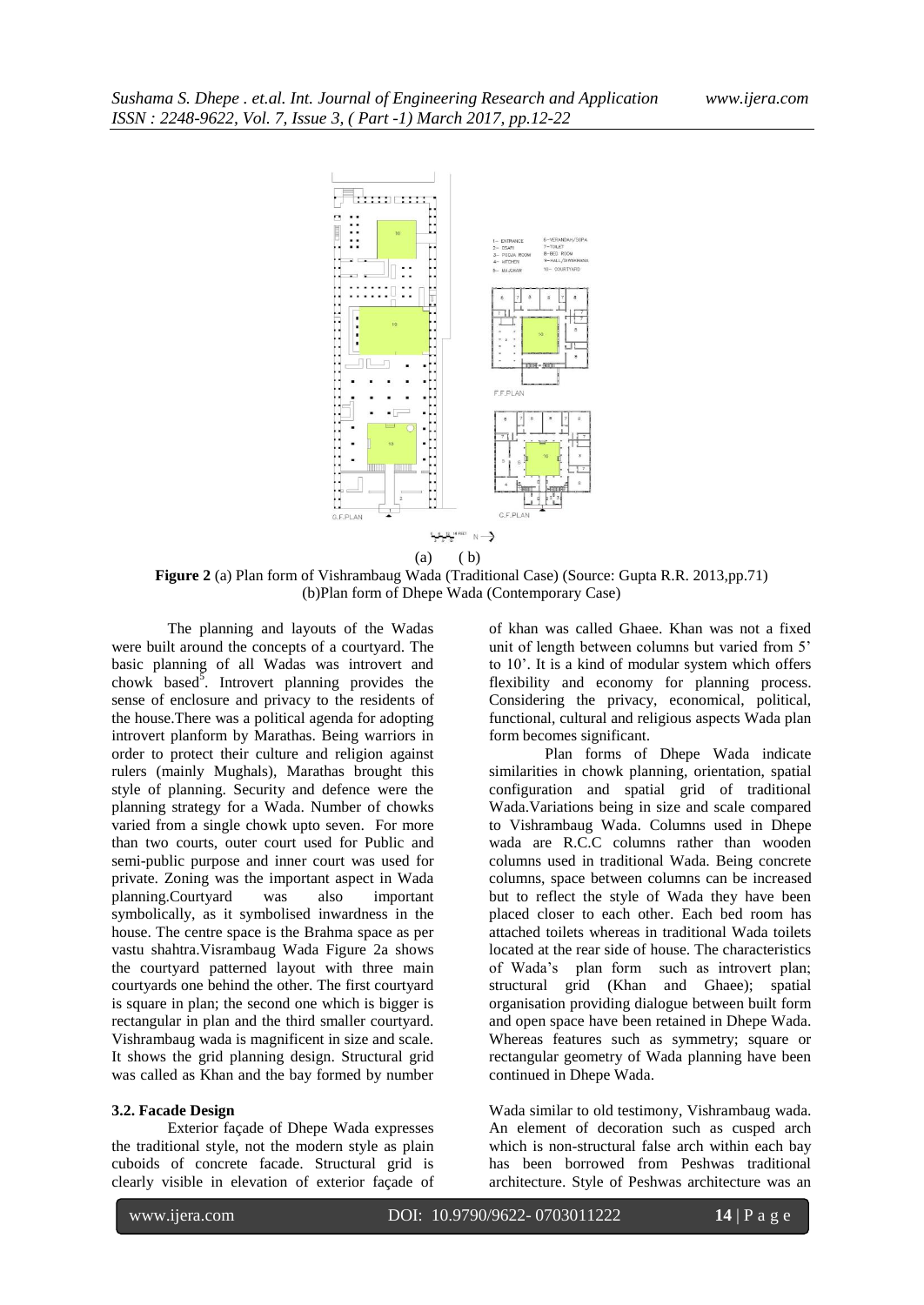amalgamation of various other styles like Rajasthani, Gujrati and Delhi. Style of window design; manner of placing covered platforms and guard rooms (devadis) at each side of entrance door

indicates similarities of façade design. Smaller openings above the wooden tall windows relate to both the Wadas.



(a)



**Figure 3**(a) Eastern Façade of Vishrambaug Wada (Traditional Case) (b) Eastern Facade of Dhepe Wada (Contemporary Case)

Visrambaug wada's facade has a classic wooden balcony called meghadambari (a cloud capped balcony ) projecting from it. Facade is very ornamented belonging to ruling class. Whereas, facade design of Dhepe Wada is simple in terms of carving, articulation of structural members.Dhepe Wada's facade does not have a balcony but there is an entrance projected out in plan.

#### **3.3. Elements**

There are various elements in architecture such as spatial element, construction elements, and structural elements. There are some elements related to decoration also. But certain thematic space and its elements are significant in traditional architecture considering cultural, climatic and

functional implications<sup>8</sup>. Attempt has been made to understand transition and continuity of elements.

## **3.3.1 Thresholds**

The idea of threshold always had a special significance in traditional architecture of India and Pune is not an exception. It signifies the transition of space from public to private<sup> $6$ </sup>. It connects inside and outside; external and internal; open and enclosed. This spatial element has been associated with metaphysical ideas because of which two opposite worlds come together. Wada often has platforms at the entrance from the street. It was locally called as 'osari'. A verandah like space which has two platforms on each side of door, with pillars supporting the upper floor.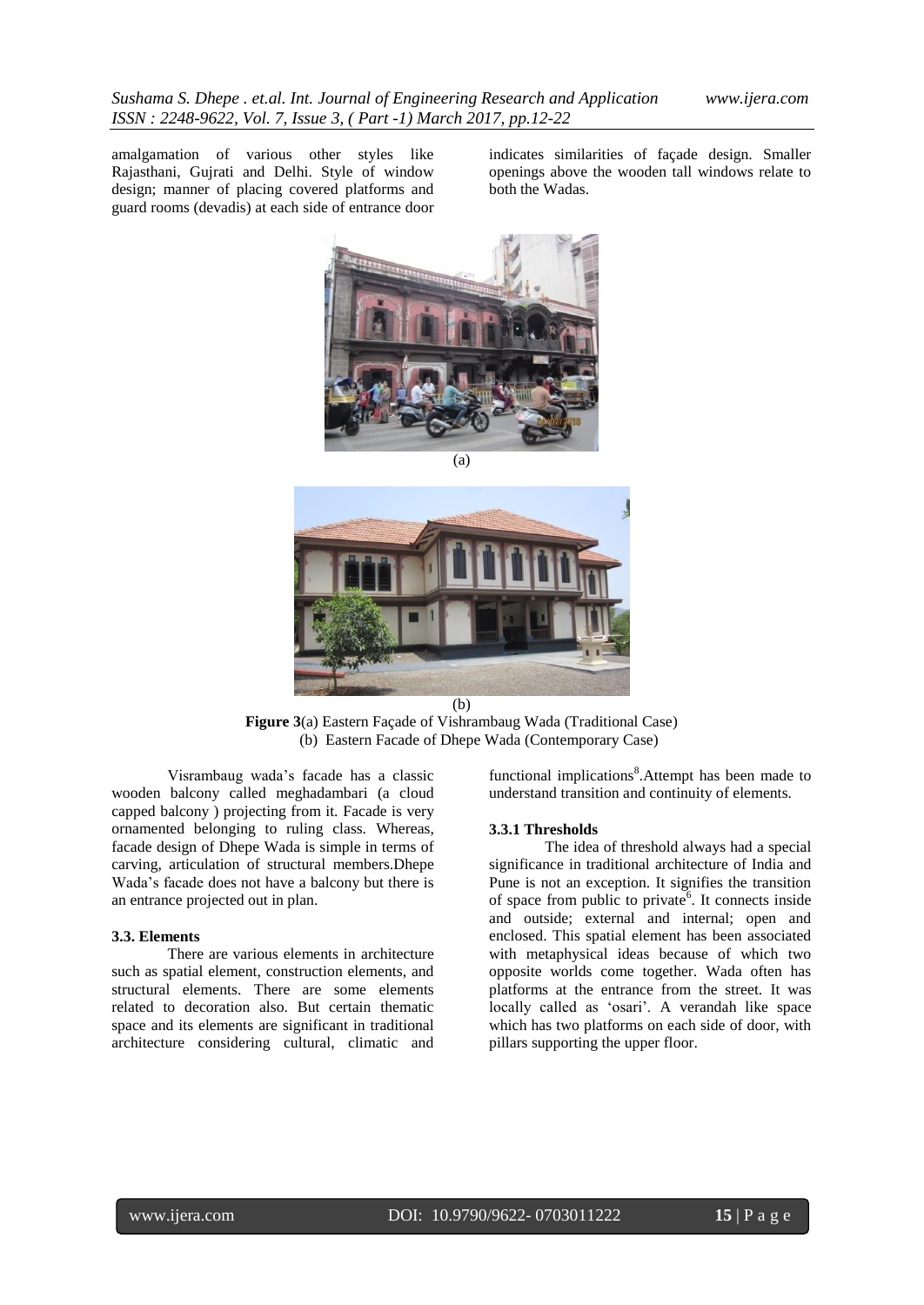



**Figure 4 (a)** Entrance of Vishrambaug Wada (Traditional Case) **(b)** Entrance of Dhepe Wada (Contemporary Case)

This transitional space encourages residents and passers-by to pause for conversation and helps the residents of the Wada to get connected with the neighborhood socially. It provides an interactive space. In Wada platforms of threshold are slightly elevated so that they act as the mode of transition between built form and land. It provides shelter from sun and rain. This element has paramount importance which provides social, cultural, functional, climatic and religious implications.Similarly, the entrance to the Dhepe Wada has two platforms though the size, articulation and material of components of osari have been changed. In Vishrambaug Wada the entrance is constructed within seven bays, between two devadis which was used as a guard room whereas the entrance at Dhepe Wada consist of three bays and devadi replaced a pooja room forming the platforms. Columns are very decorative circular in shape and supported to balcony in Vishrambaug Wada.The cusped arch non structural member can also be seen at the entrance. The

wooden brackets are supported by four ornate winged yalis or a combination of lion, eagle and crocodile considered as good omen. The R.C.C. columns of Dhepe Wada are simple at entrance. Ornamented brackets are not used but plinth with stone is similar to old architecture that is used as a testimony.

#### **3.3.2 Courtyards**

Wada cannot be imagined without a courtyard in Maharashtra. It was a core element in design of wadas. Vishrambaug Wada has three large chowks. The first and second courtyard was used for administration purpose.The personal rooms were in last courtyards i.e third courtyard Figure 6 a. It was used for personal use by Peshwa Bajirao II. The last courtyard has fountains and middle courtyard has two wells which cools the interior of the Wada even during scorching summers. The middle courtyard is bigger than the last and front courtyard.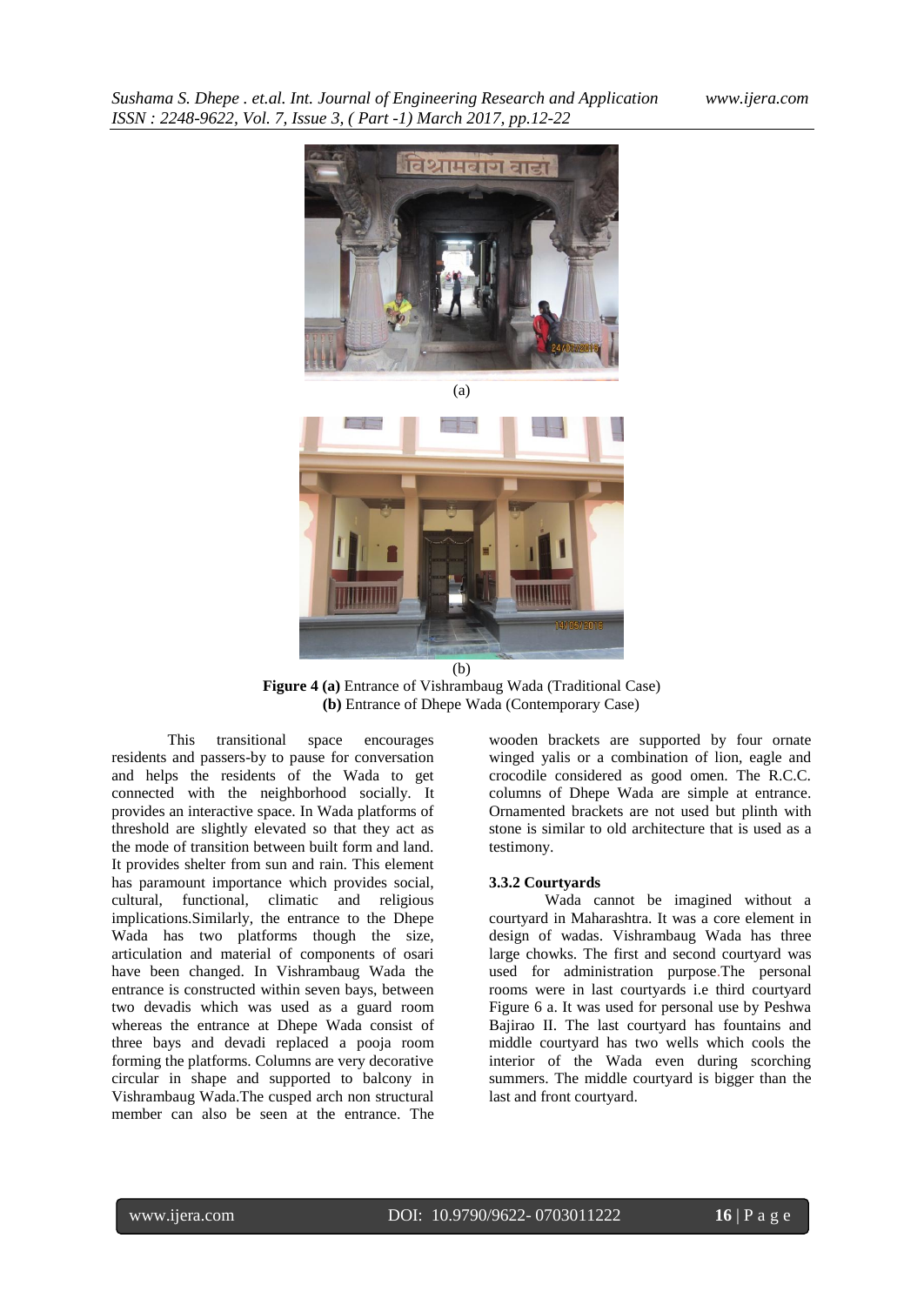



**Figure 5** (a) Courtyard (Third Court) in Vishrambaug Wada (Traditional Case) (b)Courtyard in Dhepe Wada (Contemporary Case)

Dhepe Wada has the single courtyard Wada. The Court is utilised for various functions as in old days. Court has open verandas with pillars around and behind them there are the enclosed rooms on the ground floors and the upper floor is enclosed with walls. Spatial configuration is same as Vishrambaug Wada but wood has been used as the material of column and beam has been replaced by RCC material. All the first floors have ornamental wooden windows facing the courtyard. The flooring of the chowk and the surrounding plinth are usually made of stone. Vishrambaug Wada is an exemption but it is clearly visible in Dhepe Wada. The Vishrambaug Wada is covered with timber roof on all wings. It has tiles over the wood finish. In Dhepe Wada timber roof has been replaced with galvanised iron sheets. These sheets are covered again with tiles showcasing typical feature of Peshwai architecture. On the interior facades of chowks in Vishrambaug Wada ornamental patterns are raised in the plaster in each bay. They are like floral garlands in the shape of the cusped arches as used in the window. Similar expression is visible in Dhepe Wada.The brackets

www.ijera.com DOI: 10.9790/9622- 0703011222 **17** | P a g e

facing the courtyard in Vishrambaug Wada have been beautifully carved with wooden decorative mounts with parrots, flowers, peacocks, banana leaves and many other decorative motifs where as brackets in Dhepe Wada are very simple without any ornamentation.

The characteristics of a courtyard as an element in traditional architecture are that it connects inside and outside space. This space connects ground floor and upper floors and family or families living around the space. It is private outdoor space that becomes public space for gathering at the time of festivals and cultural programmes. It provides an interactive space. Every room designed is facing towards the courtyard. This open space is used for various activities such as gathering, gossiping, resting, cooking, washing, performing rituals, dining, playing etc. This flexibility to interior space also provides economic aspects. It is an environmental space that offers Light and ventilation, landscaping, cooling, wind gathering etc. These characteristics of courtyard as spatial elements with style are enduring in the Dhepe Wada.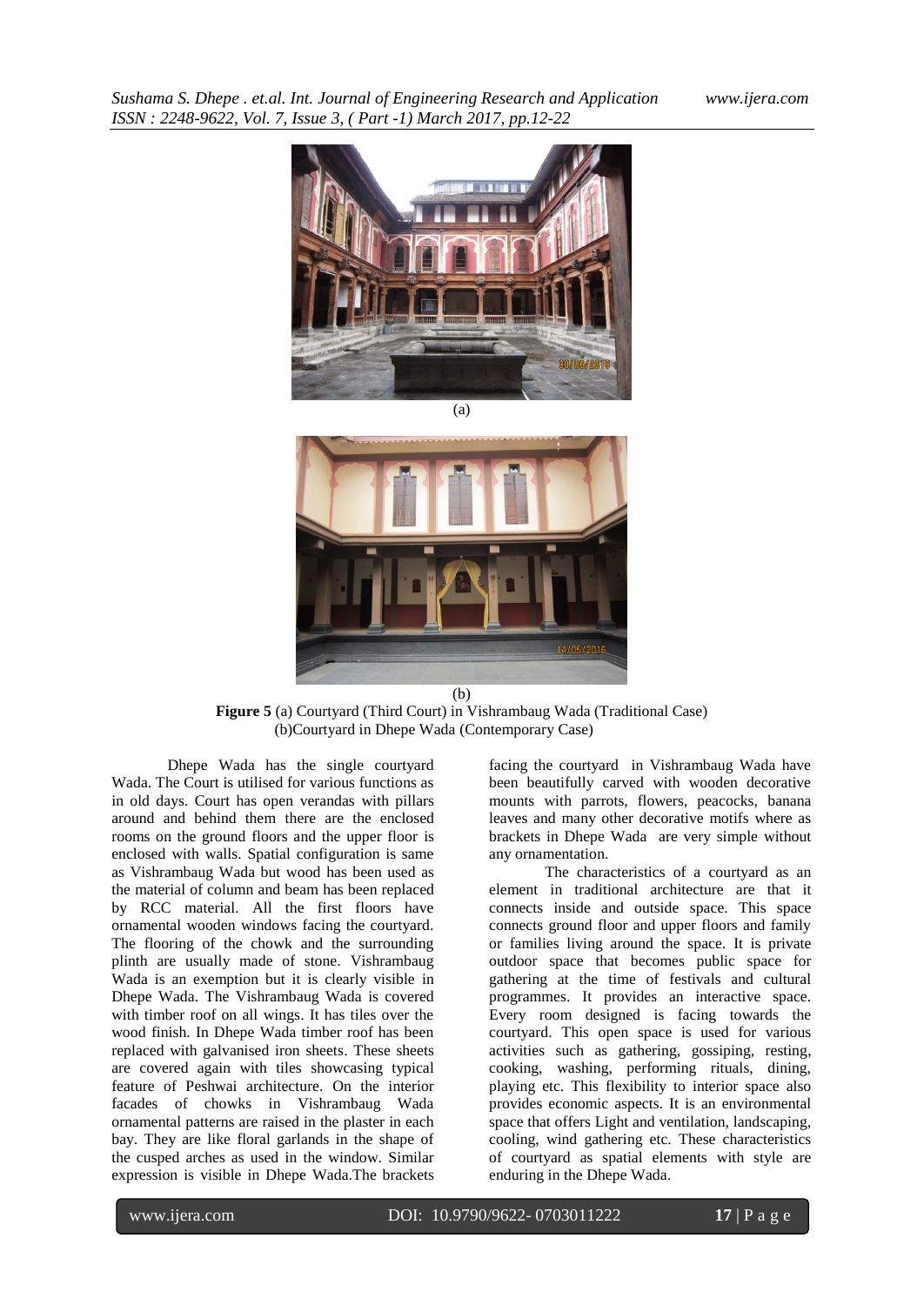#### **3.3.3 Verandahs**

In Wada, the court was surrounded by a semi-open passageway with columns known as sopa.It was extended inside verandah. Sopa served as an un-programmed space in which activities held in enclosed rooms as well as in open court were spill out. Activities from Kitchen, storage were extended in the Verandah.It used for dining called as 'Pangaticha Sopa<sup>3</sup>. This space was also used for entertainment purpose. Usually swing was the recreational element and feature of the verandah<sup>7</sup>.

Verandah diffuses light and provides shelter from Sun and rain. It is a transitional element of space. It became significant providing various aspects such as cultural, climatic, functional, religious. Dhepe wada has four sopa around a Courtyard on the ground floor alike Vishrambaug Wada but wooden columns have been replaced by R.C.C. Columns. Style of column base design and ceiling design are analogous as in Peshwai architecture. The sopa is without railing placed. The swing is used as an integral part of the sopa in front of Majghar.



(a)



**Figure 6** (a) Verandah in Vishrambaug Wada (Traditional Case ) (b) Verandah in Dhepe Wada (Contemporary Case)

## **3.3.4 Doors**

In old Wadas, the dominating feature of the external facade was the large entrance doorway made of wood. This main entrance doorway had a smaller doorway within called the Dindi Darwaza.Only the small doorway, dindi, kept open

for regular use. This was obviously for security reasons and making enter someone's domain in a very humble manner. The doorway also had a carved strip at lintel level with auspicious symbols known as the Ganesh patti.The fixtures were of iron.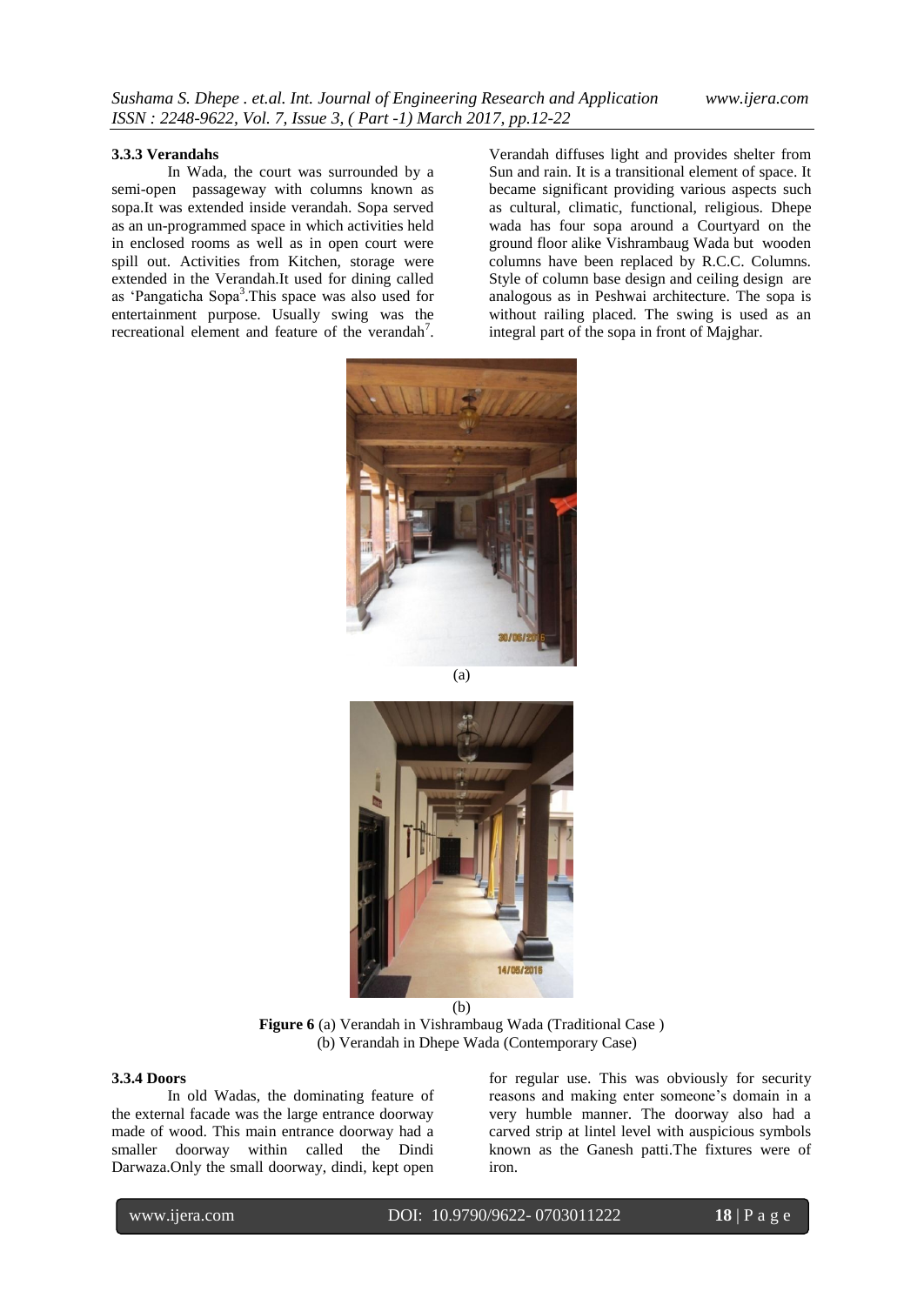Vishrambaug Wada shows the main door with large size, having dindi and iron fixtures. Main door of Dhepe Wada has been in accordance with size, material and aesthetic of the older structure. Style of dindi Darwaza retained to recall

the feel of old Wada and symbolism characteristic has continued by placing Ganesh patti at apex of entrance in Dhepe wada. Door as a stylistic element with characteristic has been picked in Dhepe Wada.



(a)



**Figure 7** (a) Entrance Door in Vishrambaug Wada (Traditional Case ) (b) Entrance Door in Dhepe Wada (Contemporary Case)

## **3.3.5 Windows**

Full height wooden windows, having cupsed arch, extended from floor to height with smaller square opening on top with two shutters has been seen in Dhepe wada in order to convey the picture of Peshwai period. In old Wadas usually, windows were narrow but tall and upended from floor level. Such window design provides view when one was sitting with folded leg and even one was standing on the floor.It also provides flow of wind at floor level.Windows were having wooden

railing for the protection and with the typical Peshwai arch (cusped arch )for ornamentation. Wooden bars were placed across the width at one or two places. All the windows were made of wood. Vishrambaug Wada shows the full height windows with one of the Peshwai feature of using smaller square window on top with glass panel. This small opening could be because of the limited size of the glass panes that had to be imported from Britain or the Europe<sup>5</sup>.

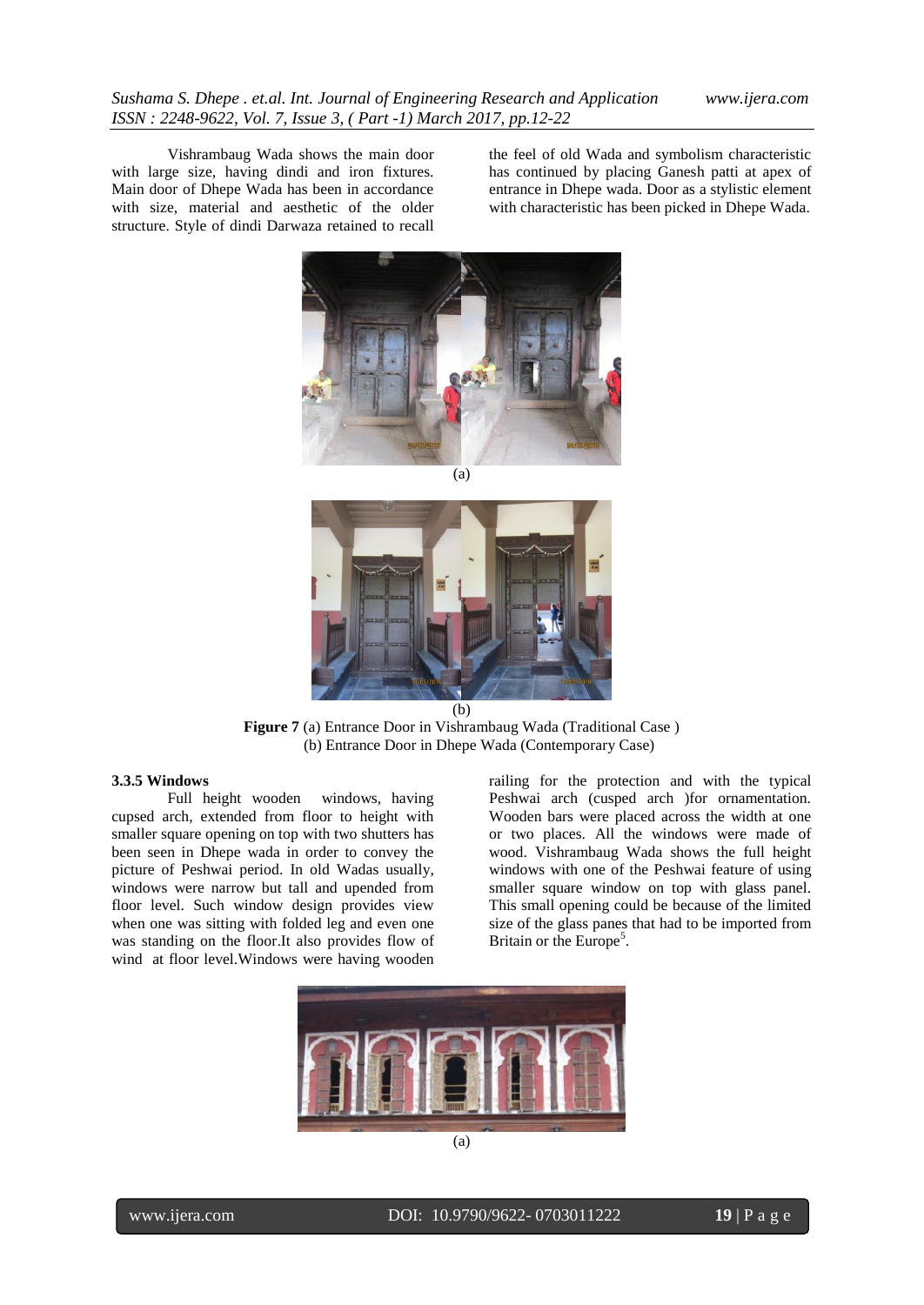

**Figure 8** (a) Windows in Vishrambaug Wada(Traditional Case ) (b) Windows in Dhepe Wada (Contemporary Case)

#### **3.3.6 Staircase**

In old Wadas, staircase usually dark and sandwiched between the two walls<sup>3</sup>. This may be one of the way of maintaining privacy so that women wouldn't be seen from the outside when moved around in the house<sup>5</sup>. In Vishrambaug Wada

thick brick walls accommodates staircase whereas in Dhepe Wada staircase is contained by the brick wall with 9" thick. Staircase updated with light in contemporary design. The style of staircase has been persistent in Dhepe Wada.



(a)



**Figure 9** (a) One of the staircase in Vishrambaug Wada (Traditional Case ) (b) Staircase in Dhepe Wada (Contemporary Case)

#### **3. 4 Halls**

Every wada had one or much more halls for entertaining guests and private functions. It was called as Diwankhana. Free standing wooden columns were a feature of all the diwankhanas. Columns were usually of cypress shape and supported on stone base. The wooden cusped arches or Miharab were placed between these rows of columns.The ceiling had intricate carving. Ceilings were usually of wooden planks which

were then covered with intricate floral and geometric lace like patterns. Chandeliers and hanging lamps were provided in the ceilings.<sup>5</sup> Diwankhanas in Vishrambaug Wada (Figure 10a) stand testimony to more gracious time of Peshwas. On the two sides of the main central hall were the smaller passage ways with full height windows overlooking the court or both the sides with smaller square opening on top.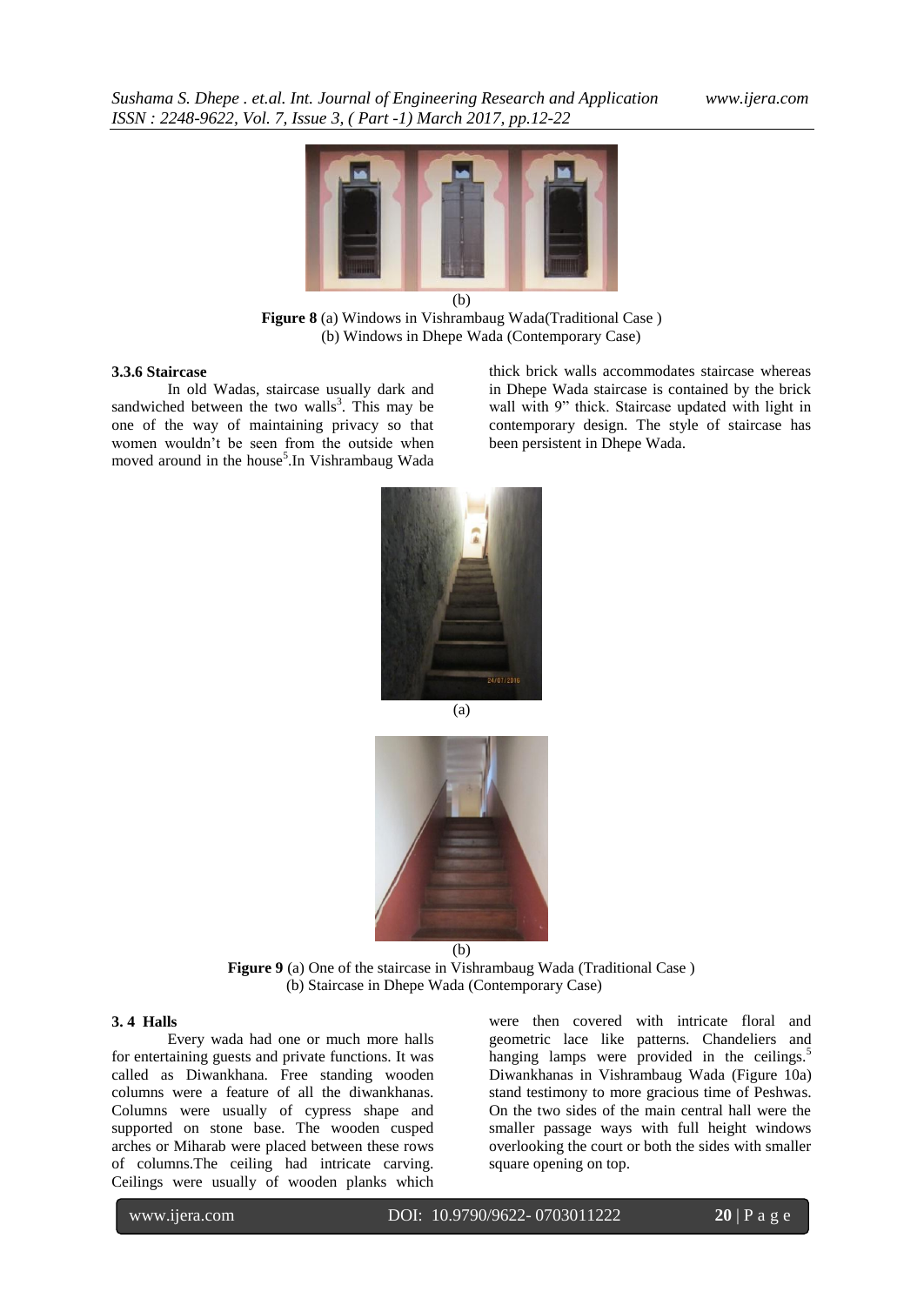

 $\overline{(b)}$ **Figure 10 (**a) Hall (Diwankhana) in Vishrambaug Wada (Traditional Case ) (b) Hall (Diwankhana) in Dhepe Wada (Contemporary Case)

Hall interior of Dhepe Wada is like traditional Wada.The hall of the Dhepe Wada is embellished with columns, cupsed arches, ornate ceilings and hanging lamps very typical of every Maratha and peshwai edifice. But columns in

#### **IV. INFERENCES**

Dhepe Wada has retained features and characteristics of traditional architecture in design. Plan to plan; room to room; facade to facade (interior and exterior); courtyard to courtyard, verandah to verandah (inside and outside );staircase to staircase and openings to openings (Door and windows) have been depicted the continuity of traditional architecture in Dhepe Wada. The table below shows continuities and changes irrespective of materials in design. Similarities indicate in retaining courtyard planning concept, spatial grid,

Dhepe Wada are square shafted columns rather than cypress shaped. Traditional style seating that is low level seating is placed in the hall and a swing has also been provided as traditional important element for audio notes.

spatial and constructional elements, style, pattern and aesthetic, scale and proportions etc. But the materials of structural elements have been changed. Using wood is not sustainable in today's context for structural members such as columns; beams and slab are replaced by RCC. Wood as a material is continued for doors and windows to fetch the clear image of the old house. Each bed room is designed with attach toilets with respect to today's lifestyle and false ceiling has been added for interior of enclosed rooms on the first floor.

| Aspects |                       | TRADITIONAL WADA | <b>CONTEMPORARY WADA</b> |
|---------|-----------------------|------------------|--------------------------|
| Plan    | Character of plan     | Introvert        | Introvert                |
|         | Geometry of plan form | Rectangular      | Square                   |